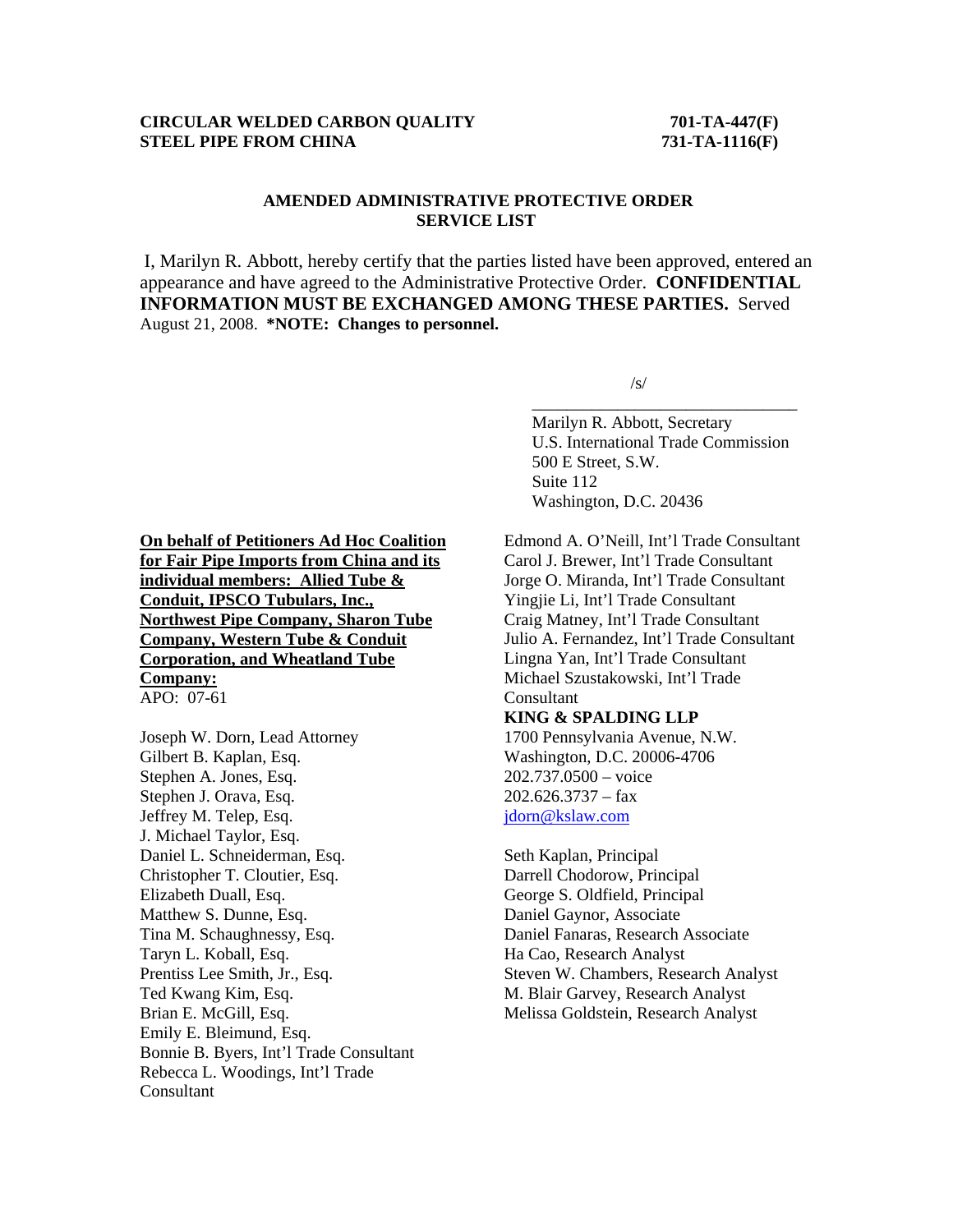## **CIRCULAR WELDED CARBON QUALITY STEEL PIPE 701-TA-447(F) 731-TA-1116(F) ADMINISTRATIVE PROTECTIVE ORDER SERVICE LIST**

F. Michael Nolan, Research Analyst John Tsoukalis, Research Analyst Christina Leaton, Research Analyst Armando Levy, Sr. Associate Abhinab Basnyat, Research Analyst **THE BRATTLE GROUP**

- and -

## **APO: 07-60**

Roger B. Schagrin, Lead Attorney Michael J. Brown, Esq. Jeffrey E. Farrah, Esq. John W. Bohn, Esq. Dr. Robert Blecker, Consultant Tamara L. Browne, Dir. Govmtl. Affairs **SCHAGRIN ASSOCIATES** 900  $7<sup>th</sup>$  Street, N.W. Suite 500 Washington, D.C. 20001 202.223.1700 – voice  $202.429.2522 - fax$ schagrin@erols.com

**On behalf of Pusan Pipe America, Inc. d/b/a SeAH Steel America, Inc., Kumkang America, Inc., Oxbow Carbon & Minerals LLC (Mark Steel International), James Steel, Inc., Hyundai Corp. U.S.A., North American Pipe & Steel, Inc. and Shamrock Steel Co.:** APO: 07-57

Donald B. Cameron, Lead Attorney Jeffrey S. Grimson, Esq. Brady W. Mills, Esq. Julie C. Mendoza, Esq. R. Will Planert, Esq. G. Brent Connor, Esq. Virginia Brunelli Balestrieri, Esq. Charles A. Hunnicutt, Esq.

Mary Hodgins, Esq. Paul J. McGarr, Trade Analyst Scott E. Diamond, Legislative & Regulatory Advisor **TROUTMAN SANDERS LLP** 401  $9<sup>th</sup>$  Street, N.W. Suite 1000 Washington, D.C. 20004-2134 202.274.2950 – voice  $202.654.5678 - fax$ tradeservice@troutmansanders.com

**On behalf of Weifang East Steel Pipe Co., Ltd., Shanghai Minminerals and Metals I&E Corporation, Huludao Steel Pipe Industrial Co. Ltd., Tianjin Shuangjie Steel Pipe Co. Ltd., Zhejiang Kingland Pipe and Technology Co. Ltd., Tai Feng Qiao Metal Products Co., Ltd., Guangdong Walsall Street Industrial Co. Ltd., Jiangsu Guoqiang Galvanized Industrial Co., Ltd., Shanghai Alison Steel Pipe Corp., Shijiazhuang Zhongqing Importer & Exporter Co. Ltd.:** APO: 07-59

Daniel L. Porter, Lead Attorney Christopher Dunn, Esq. William H. Barringer, Esq. Yu Li, Esq. Matthew McCullough, Esq. Todd M. Beaton, Jr., Esq. Christina Olson, Esq. **HELLER EHRMAN LLP**  1717 Rhode Island Avenue, N.W. Washington, D.C. 20036-3023 202.912.2000 – voice  $202.912.2020 - fax$ Daniel.porter@hellerehrman.com

Thomas J. Prusa, Consultant **RUTGERS UNIVERSITY**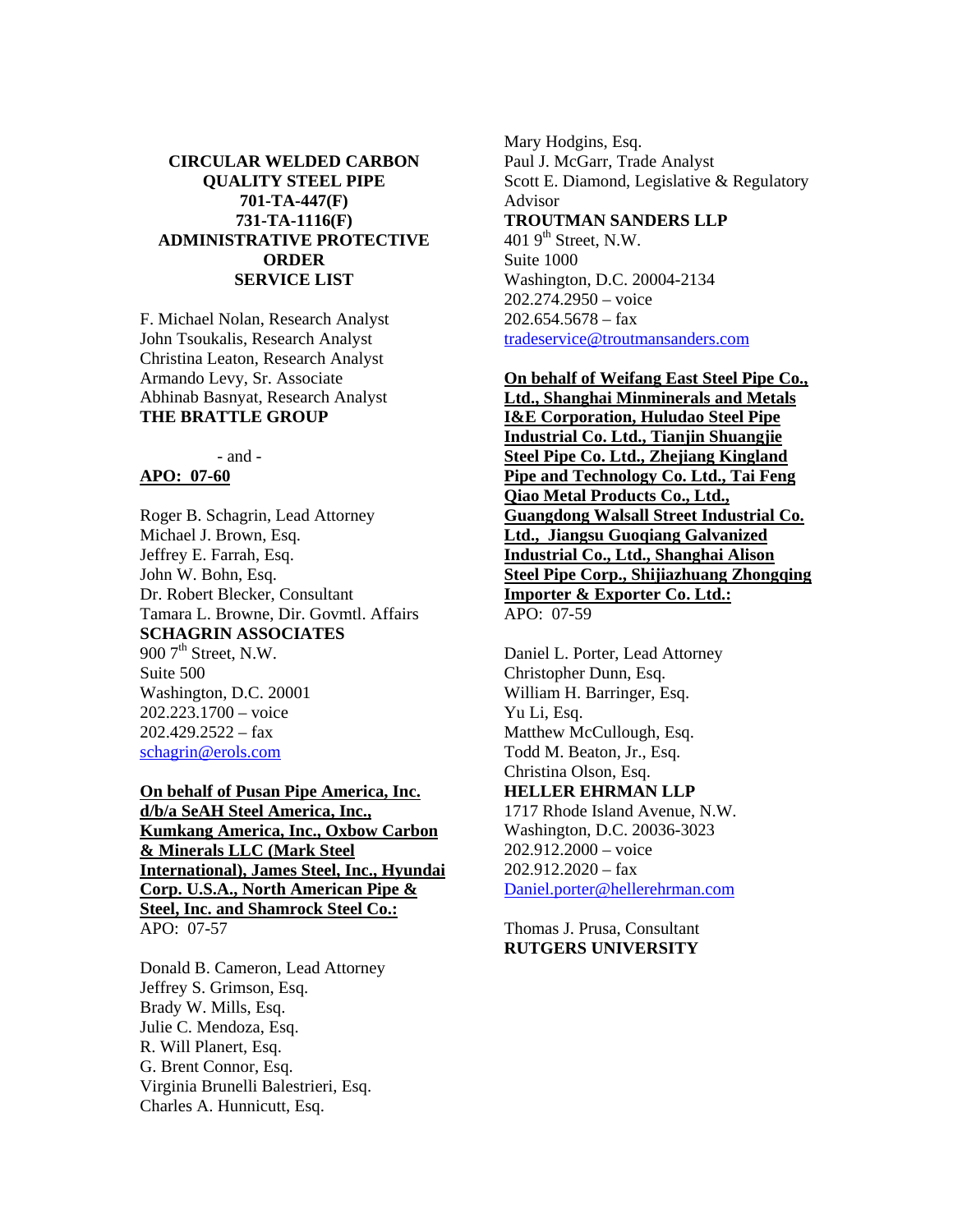#### **CIRCULAR WELDED CARBON QUALITY STEEL PIPE 701-TA-447(F) 731-TA-1116(F) ADMINISTRATIVE PROTECTIVE ORDER SERVICE LIST**

## **On behalf of Tianjin Li Feng Yuan Da Steel Group, MAN Ferrostaal Inc., Commercial Metals Company, and QT Trading LP:** APO: 07-62

Frederick P. Waite, Lead Attorney Kimberly R. Young, Esq. **VORYS, SATER, SEYMOUR AND PEASE LLP** 1828 L Street, N.W.

Washington, D.C. 20036-5109 202.467.8800 – voice  $202.467.8900 - f$ ax fpwaite@vssp.com

## **On behalf of United States Steel Corporation:**

APO: 08-20

James C. Hecht, Lead Attorney Robert E. Lighthizer, Esq. John J. Mangan, Esq. Jeffrey Gerrish, Esq. Stephen P. Vaughn, Esq. Nathaniel Bolin, Esq. Soo-Mi Rhee, Esq. Jared R. Wessel, Esq. Mara Allison Guagliardo, Esq. Luke A. Meisner, Esq. Ellen J. Schneider, Esq. Stephen F. Munroe, Dir. Int'l Trade Services Pamela Marcus, Mgr. Int'l Trade Services David J. Albright, Economist Floyd McGraw, Accountant Dennis A. George, Accountant **SKADDEN, ARPS, SLATE, MEAGHER & FLOM LLP** 1440 New York Avenue, N.W. Washington, D.C. 20005-2111 202.371.7000 – voice 202.393.5760 – fax

james.hecht@skadden.com

# **On behalf of Western International**

**Forest Products, LLC:** APO: 08-42

Laura Fraedrich, Lead Attorney Daniel J. Gerkin, Esq. **KIRKLAND & ELLIS LLP**  $655$   $15^{\text{th}}$  Street, N.W. Washington, D.C. 20005 202.879.5000 – voice  $202.879.5200 - fax$ lfraedrich@kirkland.com

 **-and-**

## **APO: 08-47:**

Joel R. Junker, Esq. Emily Lawson, Esq. William Baldwin, Esq. **JOEL R. JUNKER & ASSOCIATES** 

## **On behalf of Tianjin Shuangjie Steel Pipe Co. Ltd. and its affiliate Tianjin Wa Song Imp. & Exp. Co., Ltd.:**

APO: 08-41

Bruce M. Mitchell, Lead Attorney Andrew T. Schutz, Esq. Francis J. Sailer, Esq. Jeffrey O. Frank, Esq. Ned H. Marshak, Esq. **GRUNFELD DESIDERIO LEBOWITZ SILVERMAN & KLESTADT LLP** 1201 New York Avenue, N.W. Suite 650 Washington, D.C. 20005 202.783.6881 – voice 202.783.0405 – fax bmitchell@gdlsk.com